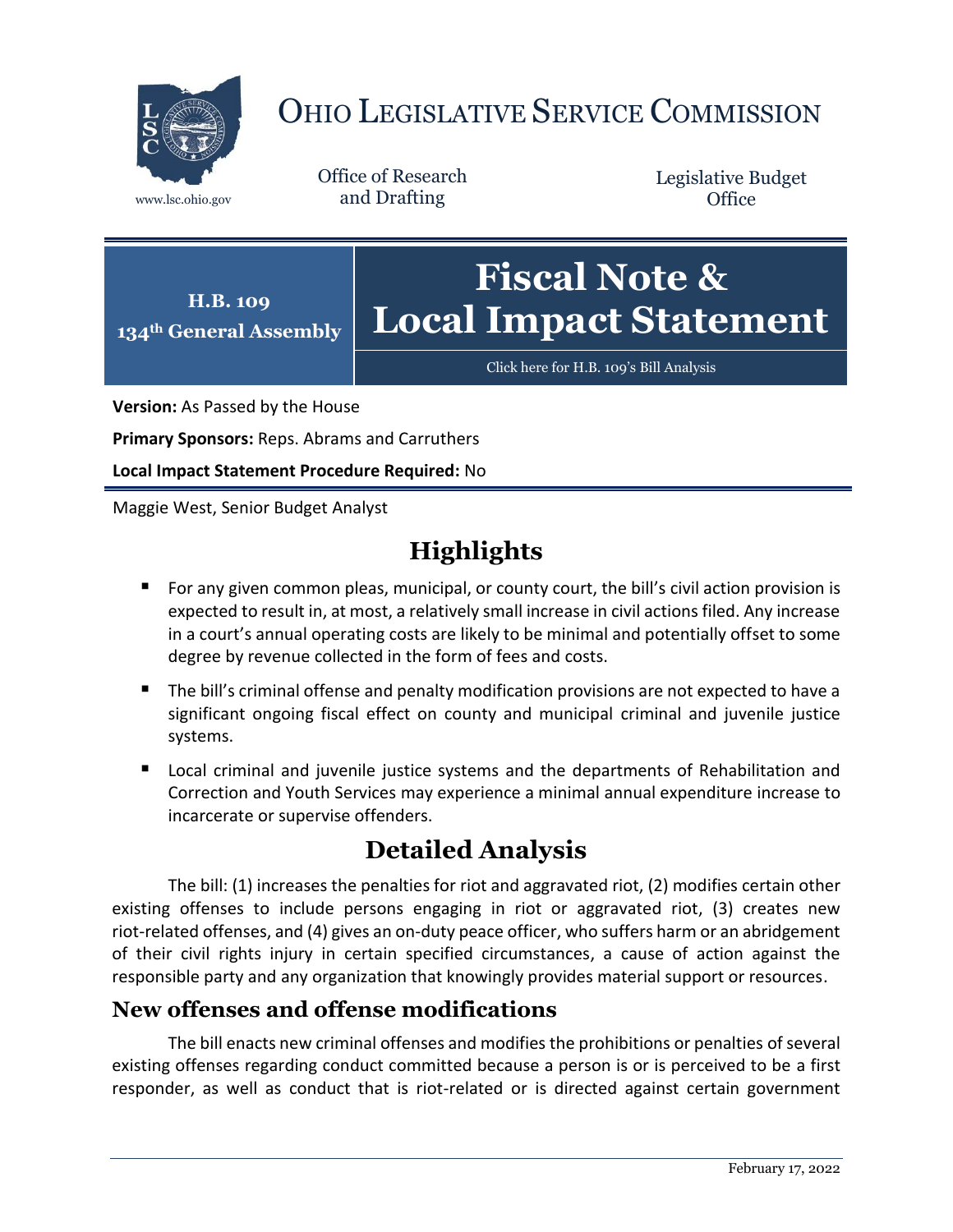activities. The table located at the end of this document, provides a complete list of the offenses that the bill creates or modifies.

Based on LBO conversations with the Ohio Prosecuting Attorneys Association and the Ohio Judicial Conference, the bill's effect on county and municipal justice systems is not likely to exceed minimal. This is because the bill is not expected to generate a large number of additional cases, as at least some of the bill's prohibited conduct can generally be charged under existing law. The exception to this would be if the state of Ohio were to experience an increase in riots, such as the ones experienced in the summer of 2020, in which case the bill may result in a significant number of new cases and charges, thereby having a greater impact on county and municipal justice systems. Assuming such occurrences are relatively rare, the bill is unlikely to have a discernible impact on any given local criminal and juvenile justice system on an ongoing basis.

#### **Incarceration and community supervision**

Because of the bill's criminal offense provisions, local facilities, e.g., jails and communitybased correctional/detention facilities, and the departments of Rehabilitation and Correction and Youth Services may experience an increase in expenditures to incarcerate certain offenders for a longer period than otherwise may have been the case under existing law. It is possible that offenders will be sentenced to serve a period of incarceration that they may not have otherwise been subject to under existing law. There may also be a resulting increase in the number of offenders under community supervision, as well as the length of time spent under such supervision. As previously mentioned, absent more frequent rioting, the bill is not likely to result in an ongoing discernible increase in annual incarceration and supervision costs for the state or any county or municipality.

### **Civil action for peace officers**

The bill provides a specific civil action for any peace officer who suffers injury, death, or loss to person or property due to an act of riot or aggravated riot, an abridgment of the officer's civil rights arising out of the performance of official duties, or the filing of a false complaint against the officer.

Under the bill, a civil action may be filed against the responsible party who committed the prohibited act and any organization that knowingly directs, authorizes, facilitates, or encourages the responsible party or that knowingly provides material support or resources to the responsible party. If an organization that provides material support or resources for use to prepare for, carry out, or aid an act of riot or aggravated riot, the bill specifies that the organization is responsible for the resulting conduct and is liable to the peace officer for up to three times the amount of damages sustained because of that conduct.

Under current law, common pleas, municipal, and county courts have subject matter jurisdiction in these civil actions, with municipal and county courts limited to cases in which the amount of money in dispute does not exceed \$15,000. For any given court, the bill is expected to result in, at most, a relatively small increase in civil case filings. Any increase in a court's annual operating costs are likely to be minimal, at most, and potentially offset to some degree by revenue collected in the form of fees and costs.